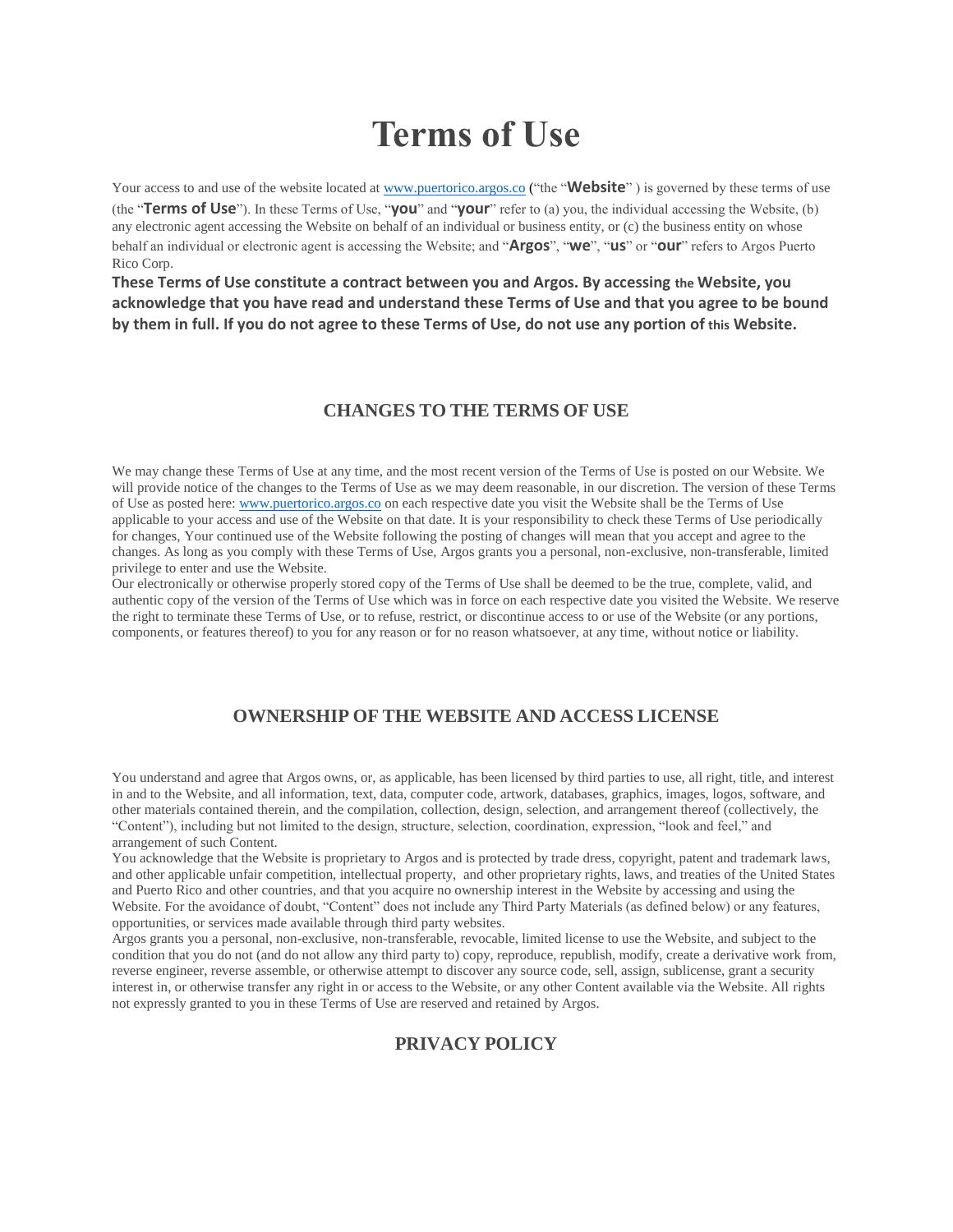Argo's Privacy Policy applies to the use of this Website, and its terms are made a part of these Terms of Use by this reference. You agree to review Argo's Privacy Policy posted on this Website, which can be accessed here: [CLICK](https://uscement.argosone.com/) Additionally, by using the Website, you acknowledge and agree that Internet transmissions are never completely private or secure. You understand that any message or information you send to the Website may be read or intercepted by others, even if there is a special notice that a particular transmission is encrypted.

## **USE OF THE WEBSITE**

Argos reserves the right to do any of the following at any time without notice: (i) modify, suspend, or terminate operation of or access to the Website, or any portion thereof, for any reason; (ii) modify or change the Website, or any portion thereof, and any applicable policies or terms; and (iii) interrupt the operation of the Website, or any portion thereof, as necessary to perform routine or non-routine maintenance, perform error correction, or make other changes.

Any use or attempted use of the Website (i) for any unlawful, unauthorized, fraudulent or malicious purpose; (ii) that could damage, disable, overburden, or impair any server, or the network(s) connected to any server; (iii) that could interfere with any other party's use and enjoyment of the Website; (iv) to gain unauthorized access to any other accounts, computer systems or networks connected to any server or systems through hacking, password mining or any other means; (v) to access systems, data or information not intended by Argos to be made accessible to a user; (vi) to attempt to obtain any materials or information through any means not intentionally made available by us; or (vii) for any use other than the purpose for which it was intended, is prohibited.

In addition, in connection with your use of the Website, you agree you will not:

- a. Create a false identity for the purpose of misleading others or impersonate any person or entity, including, without limitation, any Argos representative, or falsely state or otherwise misrepresent your affiliation with any person or entity;
- b. Register, subscribe, attempt to register, attempt to subscribe, unsubscribe, or attempt to unsubscribe, any other party for any products or services if you are not expressly authorized by such party to do so;
- c. Probe, scan, test the vulnerability of or breach the authentication measures of the Website or any related networks or systems;
- d. Transmit files that contain viruses, Trojan horses, worms, time bombs, cancel-bots, corrupted files, or any other similar software or programs that may damage the operation of the Website or another's computer or property of another, or transmit any material that you do not have a right to transmit;
- e. Use any robot, spider, scraper, or other automated device, program, algorithm or methodology, or any similar or equivalent manual means to access, acquire, copy or monitor any portion of the Website, or any Content or information thereon, or in any way reproduce or circumvent the navigational structure or presentation of the Website or any Content, to obtain or attempt to obtain any materials, documents or information through any means not purposely made available through the Website;
- f. Use any logo or trademark of Argos as a hyperlink "button", or in any other manner, without Argos's express written consent;
- g. Cause the hyperlink to the Website, or the Website or any Content, to be displayed in any way that is disparaging to Argos or any affiliated or associated entity; or otherwise implying or stating that any type of relationship or special arrangements exist with Argos and any other entity; or
- h. Violate any applicable local, state, national or international law.

## **SUBMISSIONS**

Any information, communications, or material of any type or nature that you submit through the Website (collectively, a "**Submission**") is done at your own risk and without any expectation of privacy. You are fully responsible for all Submissions, which must comply with these Terms of Use. You hereby represent and warrant that you have the full legal right to so use such Submissions and that they, and any content or material contained therein, are not confidential or proprietary to any third party, nor are you using it in violation of any law or contractual restriction.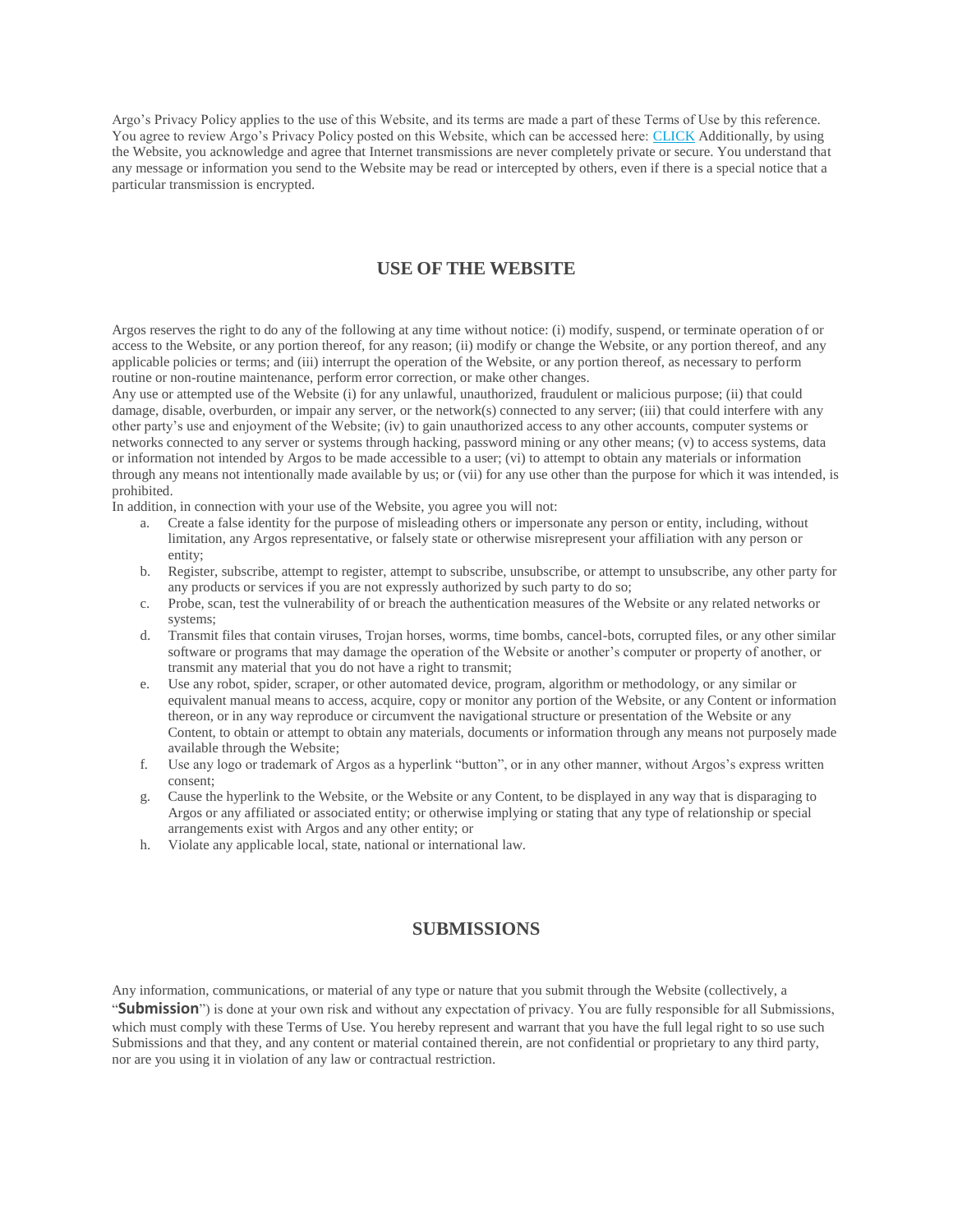## **ELECTRONIC COMMUNICATIONS**

You consent to receive communications from us electronically. We will communicate with you by e-mail at the address you may supply to us, or by posting notices on the Website. You agree that all agreements, notices, disclosures, and other communications that we provide to you electronically satisfy any legal requirement that such communications be in writing.

## **REPRESENTATIONS AND WARRANTIES**

You represent, warrant and covenant to Argos as follows as of each date you access the Website:

- a. You are an individual resident of Puerto Rico, and are 18 years of age or older;
- b. The execution, delivery, and performance of these Terms of Use and the consummation of the transactions contemplated hereby are duly authorized and within your power and legal right;
- c. If you are accessing this Website on behalf of a company or another third party, you have all requisite power and authority to act on behalf of such company or third party;
- d. All information you supply to us through the Website is correct and complete in all material respects, and disclosure of such information to us has been properly authorized at the time of such disclosure (and such authorization has not been revoked during the Term); you shall immediately update such information on an as-needed basis to ensure that it remains correct and complete during the Term;
- e. You shall not use the Website for any unlawful and/or unauthorized purpose;

#### **DISCLAIMERS**

You acknowledge and agree that your use of the Website is at your own risk.

THE INFORMATION, SOFTWARE, CONTENT, SERVICES, OR MATERIALS AVAILABLE FROM OR PROVIDED ON THE WEBSITE ARE PROVIDED "AS IS" AND "AS AVAILABLE", WITHOUT WARRANTIES OR GUARANTIES OF ANY KIND, EITHER EXPRESSED OR IMPLIED, INCLUDING, BUT NOT LIMITED TO, THE IMPLIED WARRANTIES OF MERCHANTABILITY, TITLE, FITNESS FOR A PARTICULAR PURPOSE, NON-INFRINGEMENT, AND ANY WARRANTIES IMPLIED BY A COURSE OF PERFORMANCE, COURSE OF DEALING, OR USAGE OF TRADE. ARGOS DOES NOT REPRESENT, WARRANT OR COVENANT THAT THE WEBSITE IS OR WILL BE ACCURATE, CURRENT, COMPLETE, FREE OF TECHNICAL AND TYPOGRAPHICAL ERRORS, SECURE, RELIABLE, OR APPROPRIATE FOR ANY PARTICULAR USE TO WHICH YOU OR ANY THIRD PARTY MAY CHOOSE TO PUT IT, IT IS OR WILL BE AVAILABLE ON AN UNINTERRUPTED AND ERROR-FREE BASIS, THAT DEFECTS WILL BE CORRECTED, OR THAT THE WEBSITE IS FREE OF VIRUSES OR OTHER DISABLING DEVICES OR HARMFUL COMPONENTS. ARGOS PERIODICALLY AMENDS, CHANGES, ADDS, DELETES, UPDATES, OR ALTERS THE WEBSITE WITHOUT NOTICE. FURTHER, ARGOS ASSUMES NO LIABILITY OR RESPONSIBILITY FOR ANY ERRORS OR OMISSIONS IN THE CONTENT OF THE WEBSITE. ARGOS SPECIFICALLY DISCLAIMS ANY DUTY TO UPDATE THE CONTENT, OR ANY OTHER INFORMATION ON THE WEBSITE.

The above disclaimer applies to any damages, liability or injuries caused by any failure of performance, error, omission, interruption, deletion, defect, delay in operation or transmission, computer virus, communication line failure, theft or destruction of or unauthorized access to, alteration of, or use, whether for breach of contract, tort, negligence or any other cause of action.

## **LIMITATION OF LIABILITY**

IN NO EVENT SHALL ARGOS, ITS CONTRACTORS, SUPPLIERS, CONTENT PROVIDERS, OR THE OFFICERS, DIRECTORS, EMPLOYEES, REPRESENTATIVES, AND AGENTS OF EACH OF THE FOREGOING (COLLECTIVELY,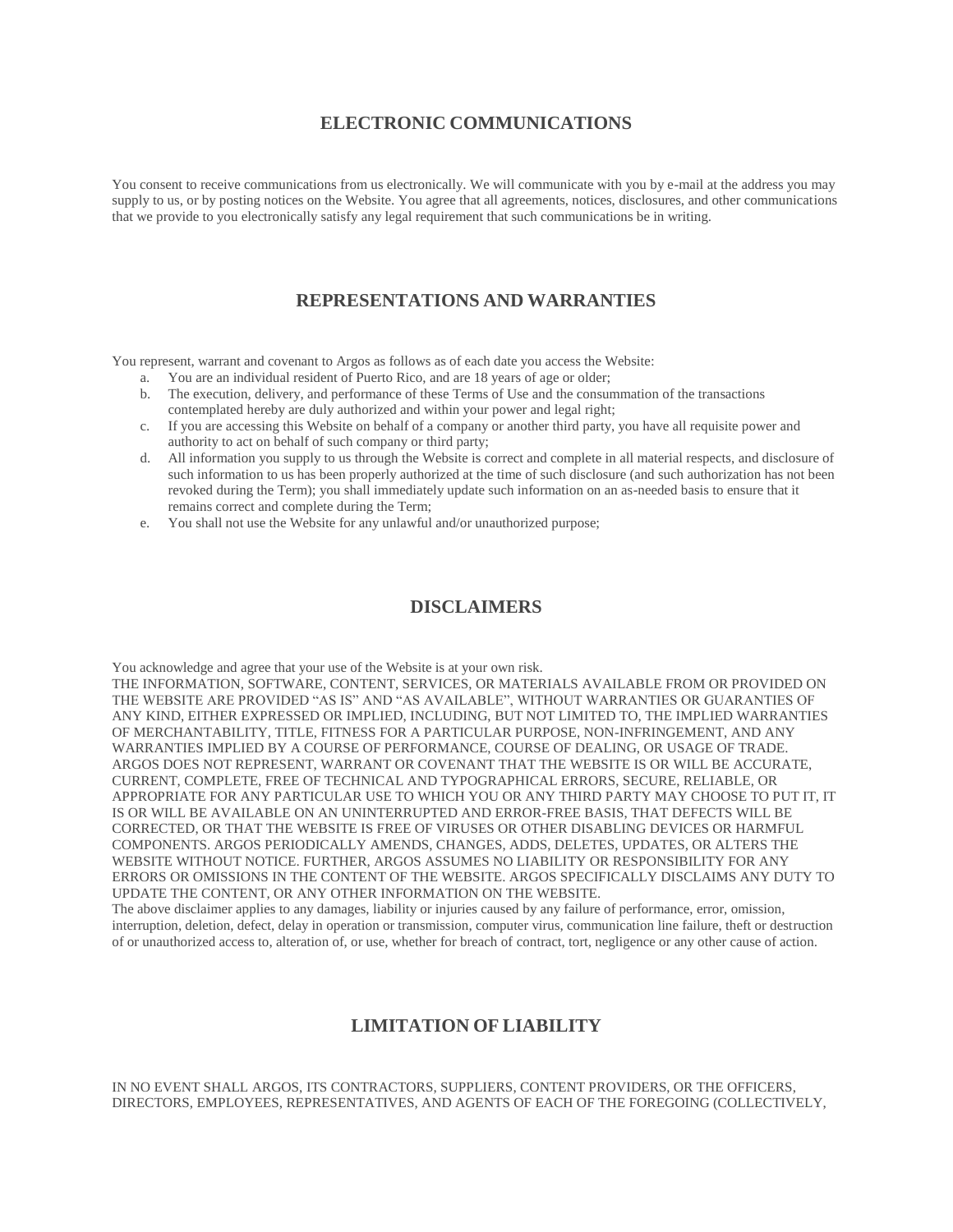THE "**ARGOS PARTIES**"), BE LIABLE TO YOU OR ANY THIRD PARTY FOR ANY LOSS, COST, DAMAGE, OR OTHER INJURY, WHETHER IN CONTRACT, TORT, NEGLIGENCE, STRICT LIABILITY, OR OTHERWISE, ARISING OUT OF OR IN CONNECTION WITH: (A) THE USE OF, OR RELIANCE ON, THE WEBSITE; (B) THE SECURITY OF THE WEBSITE; (C) THE USE, COPYING, OR DISPLAY OF THE WEBSITE OR THE TRANSMISSION OF INFORMATION TO OR FROM THE WEBSITE OVER THE INTERNET; (D) ARGOS'S PERFORMANCE OF, OR FAILURE TO PERFORM, ITS OBLIGATIONS IN CONNECTION WITH THESE TERMS OF USE; OR (E) THE AVAILABILITY, RELIABILITY, ACCURACY, TIMELINESS, OR QUALITY OF THE SERVICES AVAILABLE THROUGH THE WEBSITE.

UNDER NO CIRCUMSTANCES SHALL ANY OF THE ARGOS PARTIES BE LIABLE TO YOU OR ANY OTHER THIRD PARTY FOR ANY INDIRECT, CONSEQUENTIAL, INCIDENTAL, PUNITIVE, SPECIAL, OR SIMILAR DAMAGES OR COSTS (INCLUDING, BUT NOT LIMITED TO, LOST PROFITS OR DATA, LOSS OF GOODWILL, LOSS OF OR DAMAGE TO PROPERTY, LOSS OF USE, BUSINESS INTERRUPTION, AND CLAIMS OF THIRD PARTIES) ARISING OUT OF OR IN CONNECTION WITH THESE TERMS OF USE, THE WEBSITE, OR ANYTHING DESCRIBED IN THE FOREGOING CLAUSES (A) THROUGH (E) OF THIS SUBSECTION, OR ANY OTHER CAUSE BEYOND THE CONTROL OF ARGOS, EVEN IF ARGOS WAS ADVISED, KNEW, OR SHOULD HAVE KNOWN OF THE POSSIBILITY OF SUCH DAMAGES OR COSTS. IN A JURISDICTION THAT DOES NOT ALLOW THE EXCLUSION OR LIMITATION OF LIABILITY FOR CERTAIN DAMAGES, THE AGGREGATE LIABILITY OF ANY AND ALL OF THE ARGOS PARTIES SHALL BE LIMITED IN ACCORDANCE WITH THESE TERMS OF USE TO THE FULLEST EXTENT PERMITTED BY LAW.

WITHOUT LIMITING ANY OF THE FOREGOING, IF ANY OF THE ARGOS PARTIES IS FOUND LIABLE TO YOU OR TO ANY THIRD PARTY AS A RESULT OF ANY CLAIMS OR OTHER MATTERS ARISING UNDER OR IN CONNECTION WITH THESE TERMS OF USE OR THE WEBSITE, THE ARGOS PARTIES' CUMULATIVE, AGGREGATE, AND MAXIMUM LIABILITY FOR ALL SUCH CLAIMS AND OTHER MATTERS IN ANY CALENDAR YEAR SHALL NOT EXCEED USD \$100.

#### **INDEMNIFICATION**

You agree to indemnify, defend and hold each of the Argos Parties harmless from and against all claims, demands, suits or other proceedings, and all resulting loss, damage, liability, cost, and expense (including attorneys' fees), brought by any third party in connection with or arising out of data that you transmit through the Website, your access to and use of the Website, your violation of these Terms of Use, your violation of any applicable law, regulation or code, or your violation of any rights of another person . We reserve, and you grant to us, the right to assume exclusive defense and control of any matter subject to indemnification by you hereunder. All rights and duties of indemnification that are set forth herein shall survive termination of these Terms of Use.

## **VIOLATION OF THESE TERMS OF USE**

Argos may disclose any information we have about you (including your identity) if we determine that such disclosure is necessary in connection with any investigation or complaint regarding your use of the Website, or to identify, contact or bring legal action against someone who may be causing injury to or interference with (either intentionally or unintentionally) Argos' rights or property, or the rights or property of visitors to or users of the Website, including Argos' customers. Argos reserves the right at all times to disclose any information that Argos deems necessary to comply with any applicable law, regulation, legal process or governmental request. Argos also may disclose your information when Argos determines that applicable law requires or permits such disclosure, including exchanging information with other companies and organizations for fraud protection purposes.

You acknowledge and agree that Argos may preserve any transmittal or communication by you with Argos through the Website or any service offered on or through the Website, and may also disclose such data if required to do so by law or Argos determines that such preservation or disclosure is reasonably necessary to (1) comply with legal process, (2) enforce these Terms of Use, (3) respond to claims that any such data violates the rights of others, or (4) protect the rights, property or personal safety of Argos, its employees, users of or visitors to the Website, and the public.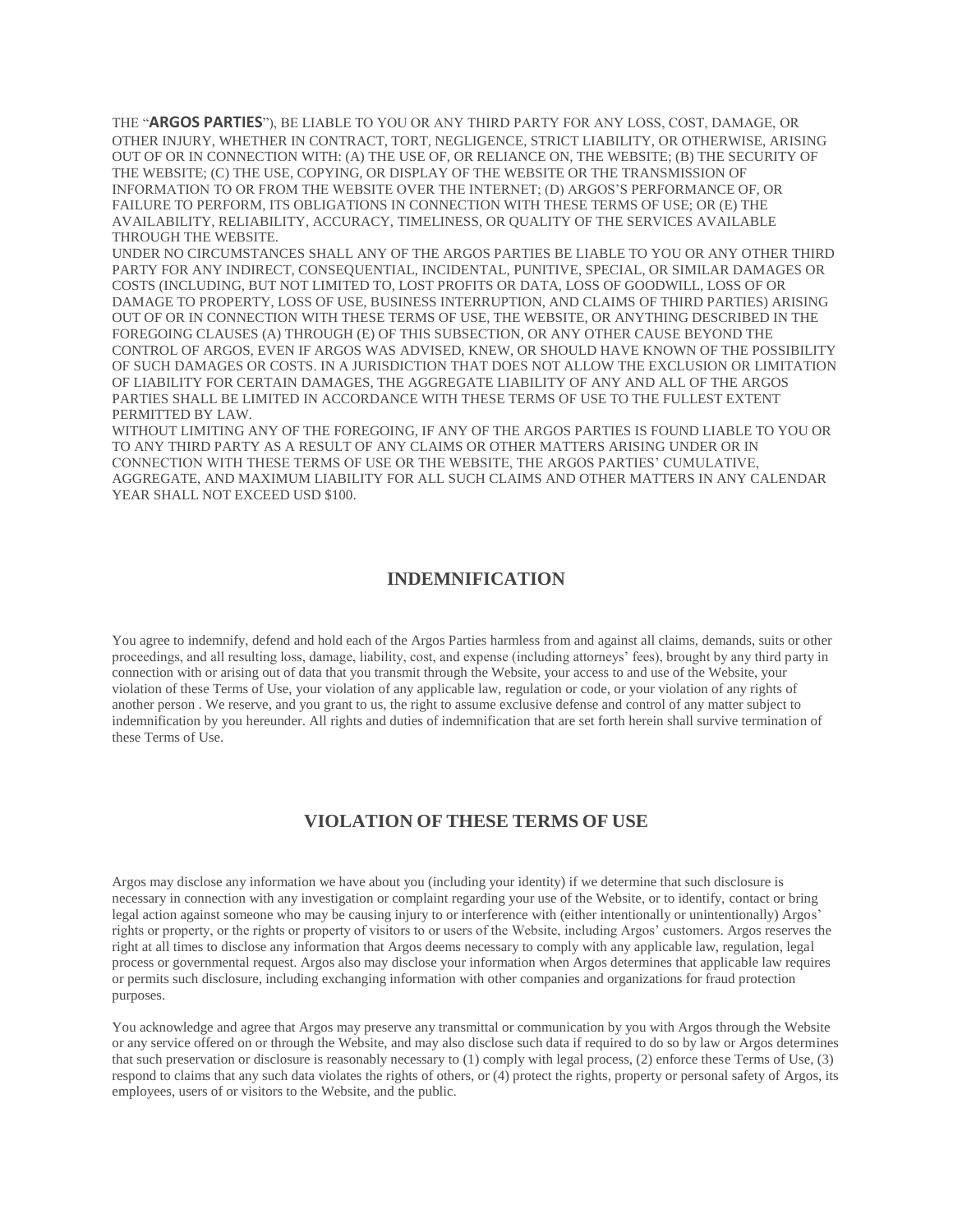If Argos does take any legal action against you as a result of your violation of these Terms of Use, Argos will be entitled to recover from you, and you agree to pay, all reasonable attorneys' fees and costs of such action, in addition to any other relief granted to Argos. You agree that Argos will not be liable to you or to any third party for termination of your access to the Website as a result of any violation of these Terms of Use.

#### **TERMINATION; SUSPENSION**

If you violate any term(s) of these Terms of Use or your use of the Website results in (or is reasonably likely to result in) damage to or material degradation of the Website which interferes with Argos's ability to provide access to the Website to other customers, Argos may, without waiving any other rights and at its sole discretion, terminate or suspend your access to the Website immediately without notice.

## **TYPOGRAPHICAL ERRORS**

The Website could include technical inaccuracies or typographical errors. Argos shall have no liability in connection with any such inaccuracies or errors, nor shall Argos have any obligation to identify and/or correct any such inaccuracies or errors.

## **LINKED WEBSITES**

If any hyperlinks may be posted on the Website that link to other websites not under our control, we are not responsible for, and these Terms of Use do not apply to, those websites that we do not own or control.

## **DISCLAIMER OF THIRD PARTY INFORMATION**

Argos has no control over any information, material, or functionality on the Website that is provided by third parties ("Third Party Materials"). Argos does not represent the accuracy or reliability of any information provided by any third party, or represent or warrant that your use of any Third Party Materials will not infringe rights of third parties not owned by or affiliated with Argos.

## **GENERAL**

These Terms of Use shall be binding on and inure to the benefit of the parties hereto and their respective successors and permitted assigns. Argos may assign its rights and duties under these Terms of Use at any time to any third party without notice. You may not assign these Terms of Use. To the extent any portion of these Terms of Use shall be deemed unenforceable by a court of competent jurisdiction, such portion may be modified by the court to the extent necessary to cause such portion to be enforceable, and these Terms of Use as so modified will remain in full force and effect. Any waiver by Argos of any provisions